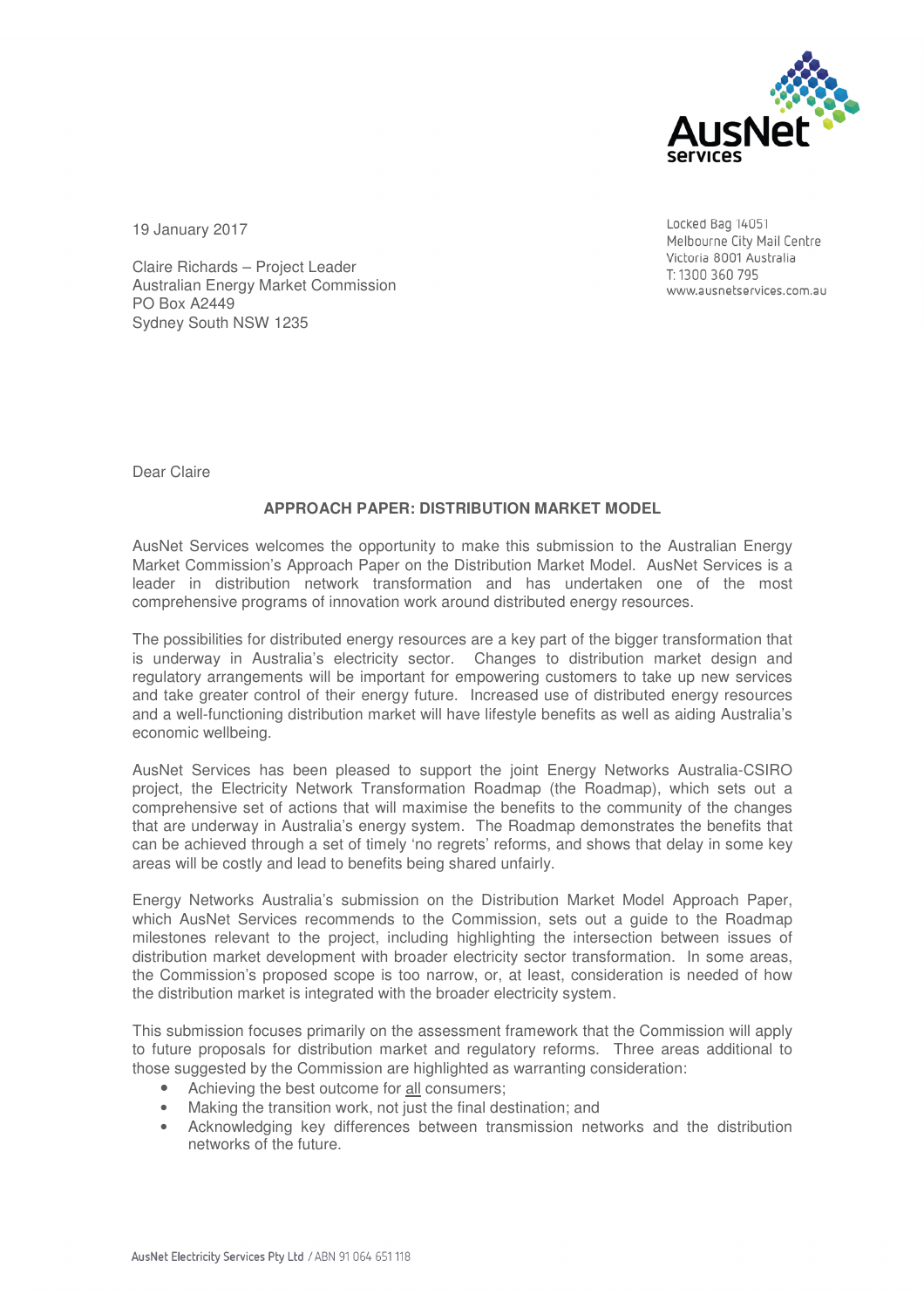Further detail on each of these elements is provided in the attachment. Please contact me on 03 9695 6622 with any inquiries. In particular, AusNet Services would welcome the opportunity to meet with the review team, including to discuss our experience with the technical impacts of distributed energy resources.

Sincerely,

Katie Yates Energy Policy Manager **AusNet Services**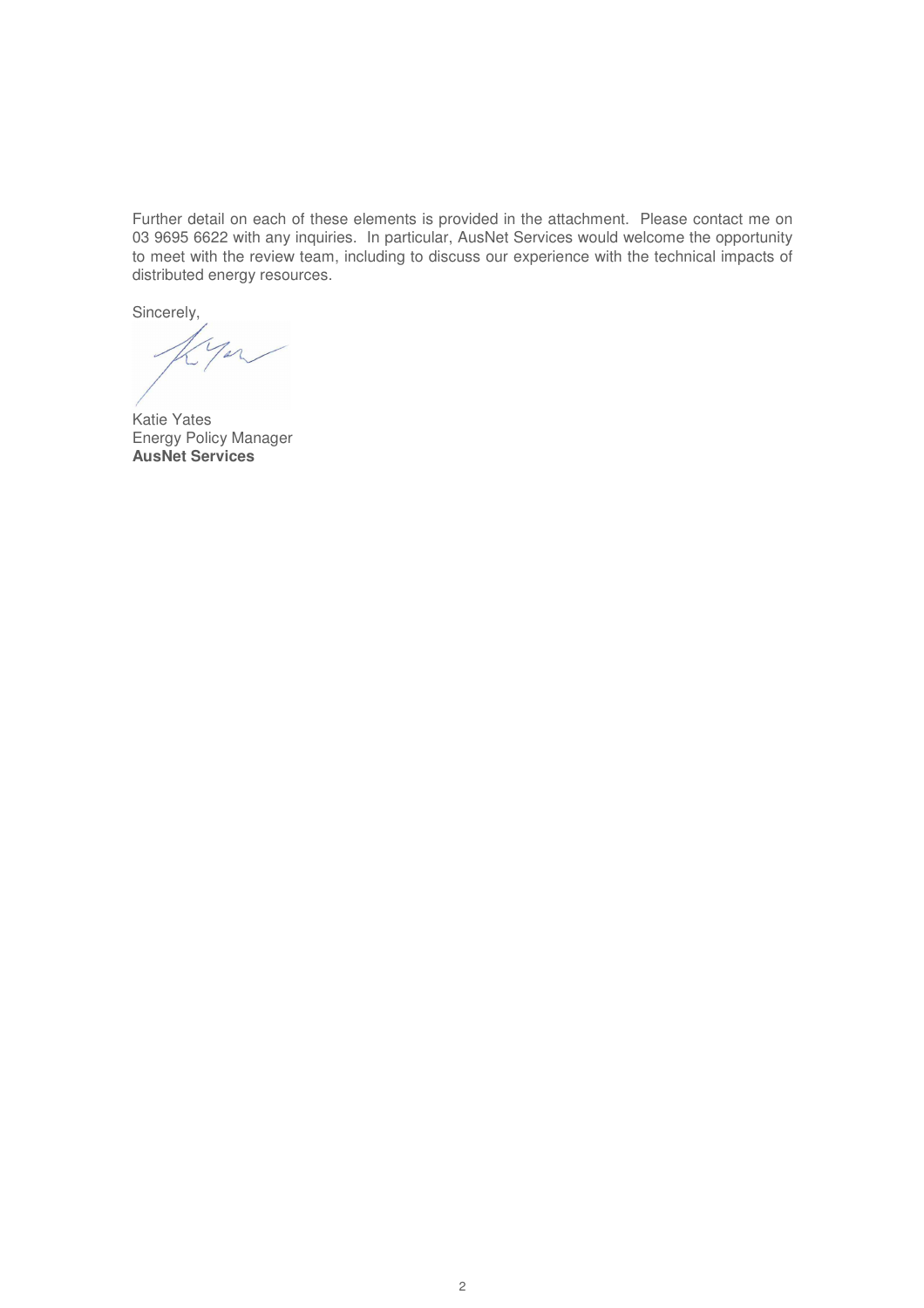The Approach Paper sets out two ambitions for the Australian Energy Market Commission's (AEMC or Commission) Distribution Market Model project:

- 1. To develop an assessment framework to apply to future rule changes; and,
- 2. To develop an options paper for future distribution market models with advantages and disadvantages.

This submission is focussed primarily on the assessment framework question.

### **Options paper**

While an options paper can usefully explore potential paths along which electricity networks and services may develop (e.g. to consider the implications of current or proposed regulatory settings), there are risks if the process leads to picking a 'best option' based on anticipating what is thought today to be the most likely scenario. The very nature of the period of transition currently being experienced in the energy sector, and the underlying premise for why a review of the distribution market model is needed, is that there is uncertainty about what can be achieved and a desire for a fair competition of ideas to determine the model or models of future energy services that will prevail.

This is recognised in one of the five limbs of the AEMC's proposed assessment framework, that 'particular technologies or business models should not be biased over others'.

To that end, the options paper should place a high weight on policies and regulatory approaches that provide 'options value'. This has been the approach of the Energy Networks Australia (ENA)-CSIRO Electricity Network Transformation Roadmap (the Roadmap), which identifies a series of 'no regrets' milestones that do not prescribe a given development path for electricity markets, but which nevertheless maximise the benefits to all energy customers from the transformation that the sector is undergoing.

Although details of individual projects are not included in this submission, AusNet Services has extensive experience with distributed energy resources (DER) and is happy to meet with Commission staff to discuss our experience and findings. The following projects and achievements may be relevant to the Commission's work on this review. AusNet Services has:

- Validated Low Voltage load flow modelling against real world data in order to support modelling of local DER impacts;
- Completed a residential battery storage and solar trial;
- Undertaken a grid scale battery storage trial;
- Participated in an electric vehicle trial, one of the very few to test a working vehicle-to-grid prototype;
- Initiated a mini grid project based on solar, battery storage and advanced control system within an existing community, with the aim of testing a comprehensive distribution system operator (DSO) function;
- Been an industry leader in establishing a portfolio of commercial and industrial customer demand management contracts, based on internally developed analytics tools; and
- Operationalised the ability to detect problems in customer solar power systems and to notify customers.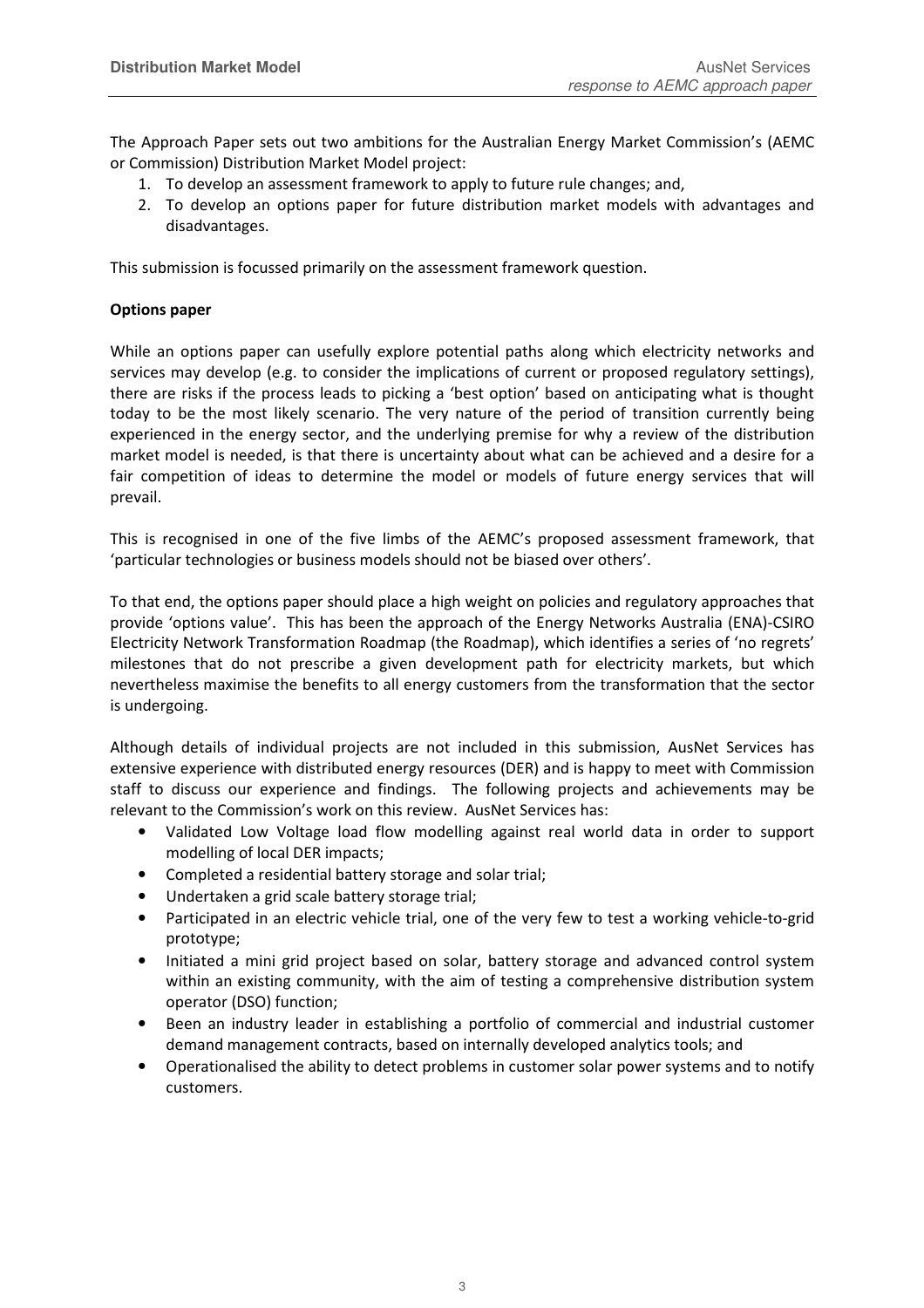# **Assessment framework**

The Approach Paper's five proposed aspects for consideration in assessing changes to the electricity distribution market or regulatory design provide a strong starting point for the assessment framework.

AusNet Services sees three additional themes as important to promoting the best outcomes for customers through the energy sector transition:

- Consideration of the best outcomes for all consumers;
- Focus on making the transition work, not just the final destination; and
- Acknowledging key differences between transmission networks and distribution networks of the future (with high volumes of DER and a distribution system operator).

# *The best outcomes for all consumers*

The approach paper proposes both that:

- *consumer choice should drive the development of the sector*; and
- *competition should be promoted to the extent possible*.

In many instances these principles will ensure the development of energy markets that serve the long term interest of customers, and that the developments that occur are those that provide the greatest overall value across all customers. However, the addition of a principle to 'promote the best outcomes for all consumers' would ensure this objective is recognised in instances where customer choice and competition cannot be expected to deliver outcomes in all customers interests.

To illustrate why this principle is beneficial, consider the following examples of ways that customer choice and competition could fail to deliver outcomes that are best from a whole-of-community perspective:

- Imperfect price signals see some parties benefit by transferring costs to others rather than through the creation of additional value.
- A new service is best suited to a single provider (i.e. natural monopoly).
- Protection of community service obligations and other policy objectives.
- Promotion of innovation through collaboration.

Price signals – Tariff reform will be critical to maximising the community benefits of DER. Price structures that are largely volumetric (i.e. most existing electricity tariffs) do not provide sufficient reward to owners of DER for behaviour that lowers costs to all customers. Conversely, they provide insufficient penalty for behaviour that imposes additional costs on all customers. This is acknowledged in the approach paper:

*"The Commission considers that consumer choices should continue to drive the development of the energy sector, but that market design and regulatory frameworks may need to be modified to better align individual decisions with the long-term interests of consumers more generally."* 

Promoting tariff reform across the National Electricity Market (NEM) is central to delivering the best outcomes from electricity system transformation. However, there are real-world hurdles to implementing tariff reform. Where limits are placed on network businesses in relation to tariff reform, regulatory frameworks should allow for alternative approaches to ensuring general consumer interests are promoted.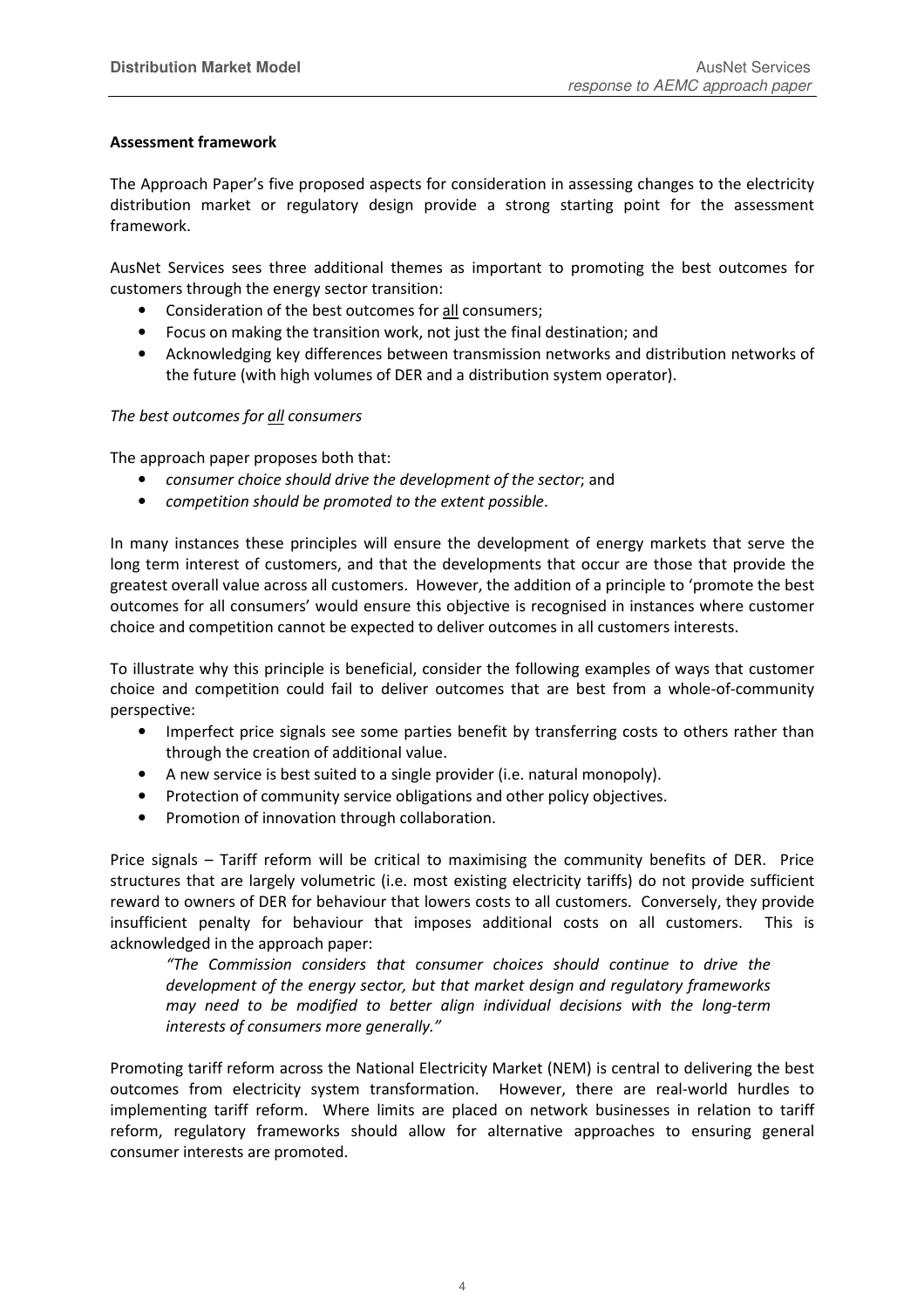Natural monopoly – some services have network or other economic characteristics that mean the efficiencies of a single (regulated) provider will outweigh the benefits of competition. Historically this has been the case for distribution networks. Markets do not always provide the most efficient services or the services with the greatest economic value, and the Commission's assessment framework should not preclude the development of new monopoly services which provide significant value to customers.

Community service obligations and other policy objectives – The history of the development of electricity networks and the nature of electricity as an essential service has meant that electricity distribution networks are used as a tool for delivering social policy. For instance, the principle of universal access to the electricity market is achieved through obligations on distribution network service providers with respect to customer connections, and limitations on location-based pricing. Obligations also enshrine minimum reliability standards, and arrangements for life-support customers. More recently, distribution charges have been used to fund incentives for the installation of solar PV.

The model for achieving public policy objectives may need to change as the Distribution Market Model develops, particularly if network delivered energy services shrink as a share of the overall electricity services market. Consideration of the ways in which developments in electricity distribution markets affect the delivery of community services or policy outcomes that are currently achieved through regulation of distribution network service providers must occur as part of any reforms to the distribution market model. Failure to do so will increase the risk of abrupt removal of various social policy measures, which could lead to undesirable political intervention.

Collaborative innovation – Opportunities for development of the distribution market will come from innovation in technology and in business models. Like other sectors of the economy, innovation can also be expected from collaboration between parties in different parts of the electricity supply chain. Regulatory frameworks will influence the degree of collaboration that is possible or likely. Where limits are placed on regulated parties in order to promote competition, consideration should be given to what incentives exist to encourage collaboration with new services providers or to facilitate the entry of new service providers.

### *Making the transition work*

Transition issues are likely to be important to the evolution of electricity distribution markets. This is a key message of the ENA submission, which identifies that the transformation of the energy system is likely to happen in progressive stages.

From an innovation and change perspective it is desirable to allow considerable flexibility for parties to trial and test new service models and technologies. While it may be too soon to implement a new NEM-wide regulatory framework or market model, or to remove some of the existing service obligations and customer protections, there may be benefits to an exemption framework or some other arrangement that allows different ideas to be assessed. A flexible approach would also make the system more resilient to the increasing pace of change in the sector.

Another side to the transition period is dealing with markets that are immature. It is important not to introduce regulatory arrangements that rely on greater capability from new services than has been achieved by those markets. For example, DER is already being used to provide network support, but some of the network support services that it is envisaged that DER will be able to provide are still largely theoretical (e.g. aggregated dynamic response from small customers). There is incomplete understanding of how economic and technically capable different forms of DER are in